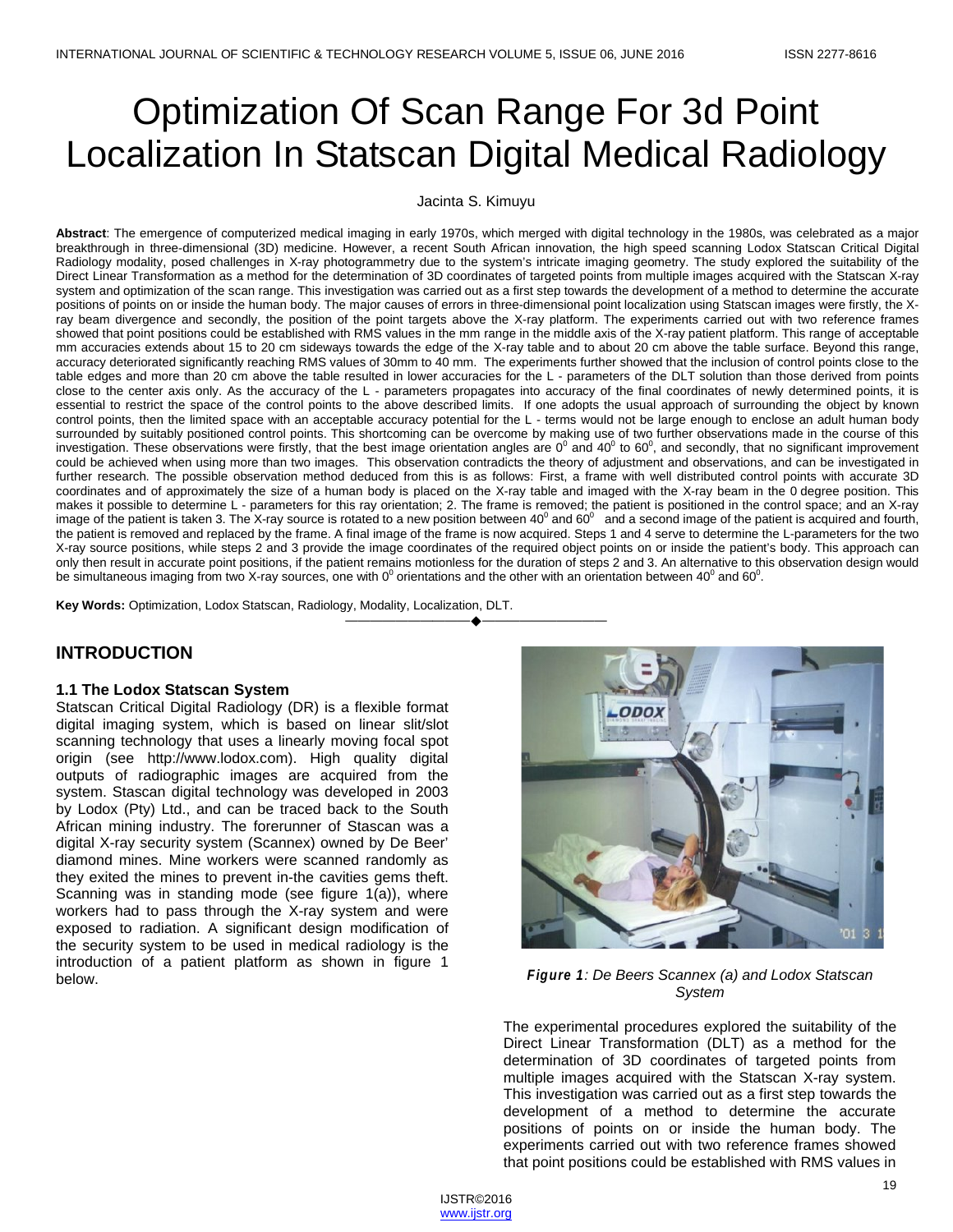the mm range in the middle axis of the X-ray patient platform. This range of acceptable mm accuracies extends about 15 to 20 cm sideways towards the edge of the table and to about 20 cm above the table surface. Beyond this range, accuracy deteriorated significantly reaching RMS values of 30 to 40 mm. The experiments further showed that the inclusion of control points close to the table edges and more than 20 cm above the table resulted in lower accuracies for the L - parameters of the DLT solution than those derived from points close to the center axis only. As the accuracy of the L - parameters propagates into accuracy of the final coordinates of newly determined points, it is essential to restrict the space of the control points to the above described limits.

#### **1.2 Research Objective**

The aim of this research is to generate a method for reconstructing the third-dimension from two-dimensional (2D) X-ray images acquired using Stascan Digital Radiology system. Precision and accuracy in threedimensional (3D) localization of points of interest on static models made of 3D metal frames will be investigated.

## **1.3 Research Problem Justification Statement**

Statscan digital X-ray output is usually in the form of twodimensional images. The system can produce a full body radiograph with extremely low X-ray dosage as compared to Computed Tomography (CT) systems. However, without the capability of 3D imaging, the Statscan cannot be used as an alternative to CT systems in applications that require 3D diagnosis. A technique for localization of points of interest in three-dimensional space will be investigated to establish if Statscan can appropriately be used in clinical applications that do not require the 3D volume. The scanning speed and quality radiography of the Statscan has greatly revolutionized digital radiology, but the 2D output still remains an inferior representation of human anatomy. As stated above, the Statscan imaging technology is cost – effective and exposes the patient to less X-ray dosage than other methods like CT-scanning. Thus an extension of the Statscan output to 3D-data will be highly desirable.

# **1. METHODOLOGY**

## **2.1 Experimental Procedure**

The first step was the design of two 3D metal frames of different sizes with reflective targets. The targets were clearly visible on the photographed images. Since the same 3D metal frames were scanned using the Statscan system, the targets were made of material of different density from the joining metal bars. The use of high-resolution digital cameras in conjunction with retro-reflective targets has enabled highly-automated, high-precision close-range photogrammetric measurements. The term close-range photogrammetry has been used for photogrammetric procedures that are performed using images taken when the object-to-camera distance is generally less than 100m (Marzan and Karara (1976)). The use of static metal frames on the Statscan machine was aimed at testing the performance of the system in terms of accuracy in 3D reconstruction using images taken from different orientations. A static frame model was used instead of imaging a human body to eliminate the additional

distortions caused by involuntary body movements. Again, the measurement of soft tissue and bones was not done due to lack of distinct marks on the internal structures of the human body. The two different metal frames are shown in figure 2.



*Figure 2: Metal frame models of different sizes.*

Each metal frame comprised of two sets of points; the control points and the test points that were reconstructed from the Statscan images. Six visible targets at the extremes of the frames were chosen as control, while the rest of the points formed the test points. Digital photogrammetry method was used to provide the space positions for both the control points and the test points. The basis of modern digital photogrammetric metrology is the CCD cameras, whose use has permitted the acquisition of images of very large dynamics. The term 'photogrammetric metrology' covers the whole range of metrology activities that exploit photogrammetric processes based on image acquisition and image processing, that historically hardly ever took place in real time (Kasser and Egels, 2002). A digital image can be defined as a regular array of pixels, or picture elements, and it can be described in terms of geometry and radiometry (Mikhail et al., 2001). Initially, the space positions for the test points were taken as unknown, and to be determined from Statscan images. The results obtained from 3D reconstruction using Statscan images were compared to the space positions of test points to establish point reconstruction accuracy. In order to provide an independent check for the control and test data, precise theodolite positioning method was used to acquire a separate three-dimensional data set. The two data sets were compared by means of a three-dimensional similarity transformation of the digital photogrammetric coordinates into the positions derived by theodolite measurements. The rigid body transformation uses a mathematical model that preserves the relative space positions of the points being transformed (Rüther, 2005; APG313S). Prior to the transformation of the coordinates from one system to the other, the object and target systems should both be in either right-hand or left-hand coordinate system. After computation and confirmation of agreement between the two methods using Australis Photogrammetric software (Fraser, 2001), one set of space control was used in X-ray 3D reconstruction. The Root Mean Square (RMS) of the XYZ residuals obtained from the transformed coordinates was 0.5 mm. The deduction from these results was that the digital photogrammetric procedure was satisfactorily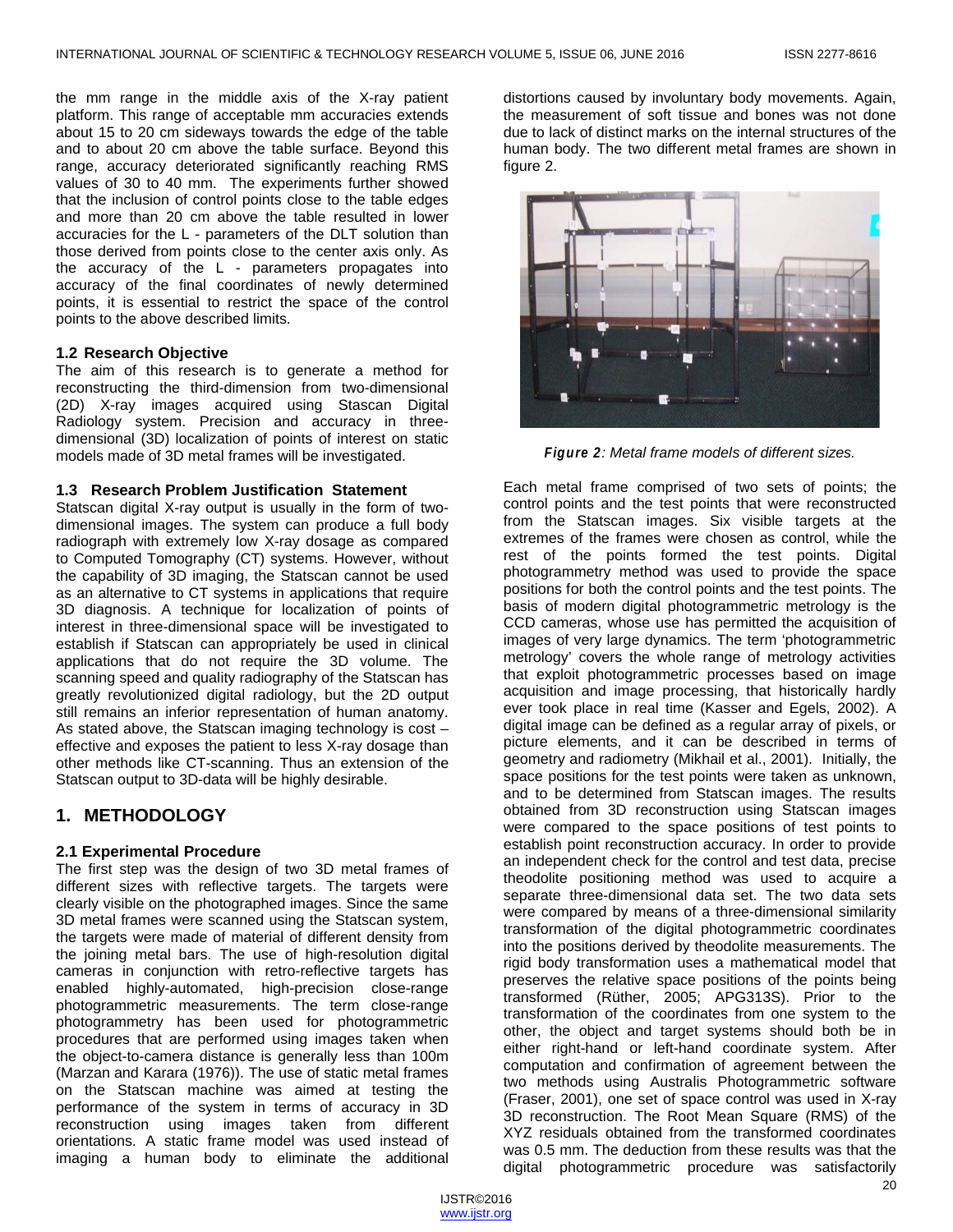accurate in determination of space control points that could be used in 3D localization for the Statscan digital X-ray system.

## **2.2 Three-Dimensional Reconstruction Using Statscan Images**

The frame images scanned with the Statscan system were used to obtain a solution for the 3D localization of the visible distinct targets on each metal frame. In every experiment, at least two images were combined at a time to solve for the point positions in 3D space. The first image taken at frontal position was used with every other subsequent image, thus the angle between the images increased progressively. The experiments tested the change in positioning accuracy with increase in convergence angle. A total of twenty two target points on the small frame were reconstructed from scanned images. Most of the targets on the big metal frame were not visible due to the limitation in imaging geometry of the scanner. Out of the seventy six targets on the big metal frame, only twenty three could be measured, and even less in some images. The root mean square errors in localization derived by comparison with the control frame were computed and plotted in graphs for visualization. Table 1 gives all the images used in the different experiments. The metal frames were scanned by manually selecting the scan angle that rotated the X-ray tube along the Statscan's C-arm.

#### *Table 1 Metal frame images used in Statscan 3D point localization*

| <b>Object</b>           | Images scanned with Statscan (degrees)                                                                                                                                                                                                                                                                           |
|-------------------------|------------------------------------------------------------------------------------------------------------------------------------------------------------------------------------------------------------------------------------------------------------------------------------------------------------------|
| Big metal<br>frame      | $5^0$ , $9^0$ , $14^0$ , $18^0$ , $22^0$ , $26^0$ , $30^0$ , $34^0$ , $39^0$ , $43^0$ , $45^0$ , $49^0$ , $53^0$                                                                                                                                                                                                 |
| Small<br>metal<br>frame | Set 1: $0^0$ , $5^0$ , $9^0$ , $14^0$ , $18^0$ , $22^0$ , $26^0$ , $30^0$ , $34^0$ , $39^0$ , $43^0$ , $45^0$ , $49^0$ , $53^0$<br>$0^0$ , $4^0$ , $10^0$ , $15^0$ , $20^0$ , $24^0$ , $30^0$ , $34^0$ , $40^0$ , $45^0$ , $50^0$ ,<br>$55^0$ , $60^0$ , $65^0$ , $69^0$ , $74^0$ , $84^0$ , $90^0$<br>$Set 2$ : |

The targets on the big frame images obtained at scan angles beyond 53 degrees could not be measured hence images were not used. Figure 3 shows a sketch of the Statscan's C-arm and some X-ray scan orientations.



*Figure 3 Schematic of different X-ray scan orientation angles along the Statscan's C-arm (not scaled).*

The Lodox Statscan object space coordinates were computed through a transformation from 2D X-ray image coordinates into 3D control object space coordinates. The control and test space coordinates obtained from digital photogrammetry were used in Direct Linear Transformation (DLT). The measured image coordinates were exported into Direct Linear Transformation (DLT) code for threedimensional point reconstruction. The DLT method was adopted as originally proposed by Abdel-Aziz and Karara in 1971, ( see Karara, 1989). Six control points are identified distributed on the corners and inside the metal frame. The precision of the DLT terms, which is an internal measure of accuracy, was obtained by computing the variancecovariance matrix of the determined DLT parameters. In order to check the external accuracy in 3D localization, the space coordinates were compared to those obtained by digital photogrammetry. Accuracy, the measure of agreement between the observed and photogrammetric *X*,*Y* and *Z* coordinates was computed. The least squares solution was executed iteratively to compute the values image coordinates *x* and *y* into the object coordinates  $X, Y$  and  $Z$  can be written as shown in equation 1. for the DLT parameters;  $(L_{1})$  through  $(L_{11})$ . The standard DLT equations used for transforming image coordinates *x* and *y* into the object coordinates *X*,*Y* and *Z* can be written as shown in equation 1.

$$
x \quad \frac{L_1X + L_2Y + L_3Z + L_4}{L_9X + L_{10}Y + L_{11}Z + 1}
$$
\n
$$
y \quad \frac{L_5X + L_6Y + L_7Z + L_8}{L_9X + L_{10}Y + L_{11}Z + 1}
$$
\n(1)

Where;

 $L_1 - L_{11}$  are the transformation parameters,

*x*, *y* are the image coordinates,

*X*,*Y*,*Z* are the control coordinates.

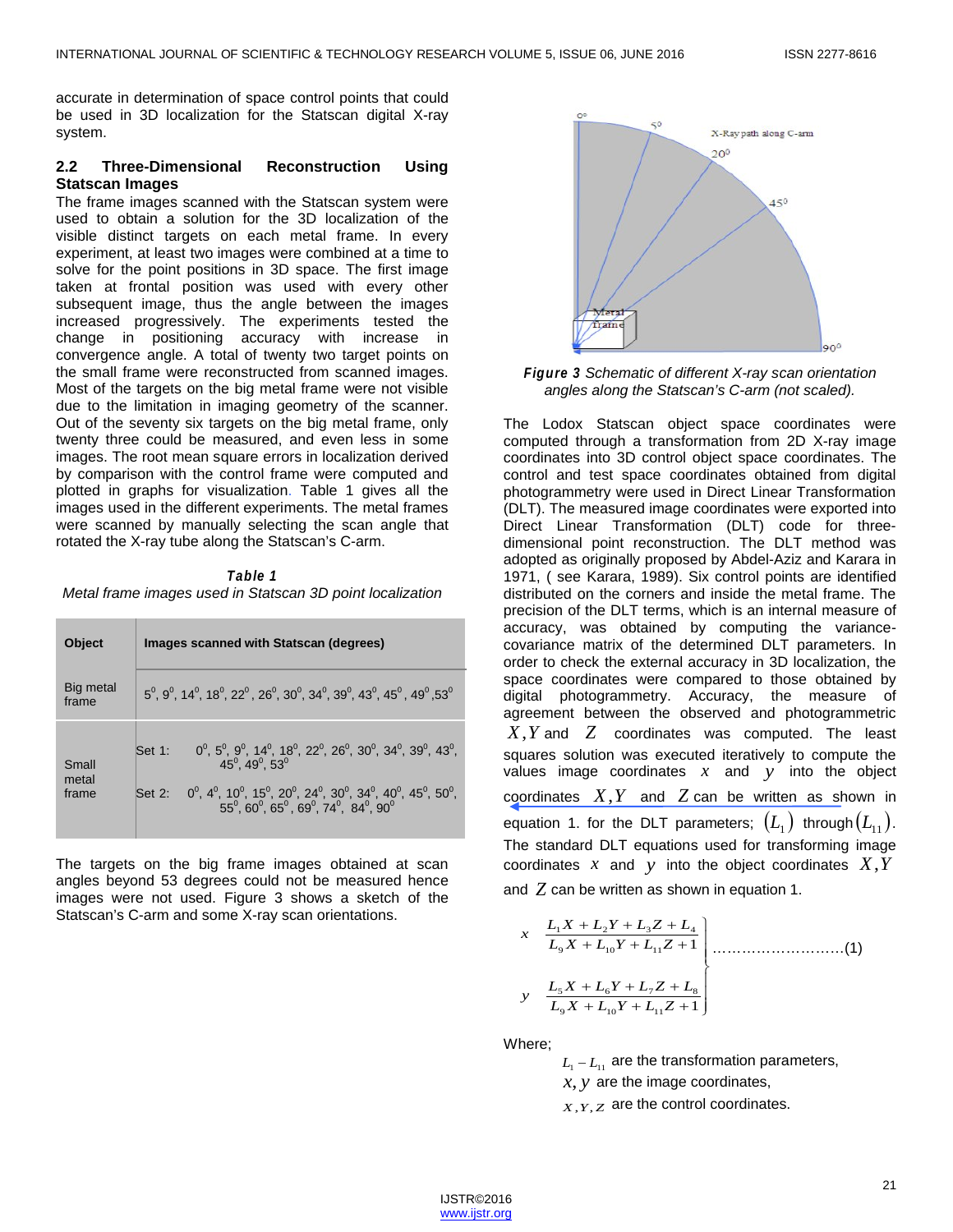The point localization error  $(D)$  was computed by taking difference between photogrammetry derived coordinates  $(X_P, Y_P, Z_P)$  and computed DLT coordinates  $(X_C, Y_C, Z_C)$ . Thus the RMS (*XYZ* ) was obtained as shown in equation 2.

$$
RMS(XYZ) \sqrt{\frac{\sum (DX^2 + DY^2 + DZ^2)}{3n}}
$$
 ......(2)

Where; DX, DY and DZ are residuals in X, Y and Z respectively; n is the total number of target points.

## **3. RESULTS**

## **3.1 Reconstruction of the Big Reference Frame Results**

The experiments were designed to study the change in attainable point positioning accuracy with progressive image convergence angles. The first image was taken at 5 degrees, and this image was combined with each other image taken after moving the X-ray tube. Image coordinates for all the scans were measured. Two images were used at a time in the DLT algorithm and point positioning accuracy was computed for each case. Six points (2, 4, 67, 72, 74 and 81) at the extremes and inside of the metal frame were chosen as control. The dimensions of the big metal frame used are 900mm\*600mm\*205mm. Figure 4 shows the measured targets on 14 degree Statscan image.



*Figure 4 Measured target points of Statscan 14 degree image for the big metal frame.*

The presented results showed gradual changes in 3D localization accuracy obtained using images scanned between 5 and 53 degrees orientation. Target points at the edge of the frame appeared to be more displaced as compared to those imaged at the center mid-position of the frame (see figure 1-8). The changes were irregular and showed no significant trend. Further experiments were conducted using images of the small metal frame taken along the whole scan range of the Statscan C-arm. Figure 5 is a graphical representation of positioning accuracy for the big frame from two image DLT solutions.



*Figure 5 Plot of Statscan big frame image orientations against point positioning accuracy RMS (XYZ).*

The results obtained from 5 degree and 53 degree image combination were used to plot the reconstructed points in 3D space. Matlab software was used to display the 3D graphic of the points. The points in red are the photogrammetry control points while the black points are the reconstructed points. Points within the inside of the metal frame were found to be reconstructed at a higher accuracy as compared to those at the edges of the frame. An explanation for the disparity is due to the X-ray beam divergence. Figure 6 shows all the correspondence of the determined points to the control points.



*Figure 6 3D graphic of the Statscan big frame reconstructed points (black) and control points (red) using 5 degree and 53 degree image combinations.*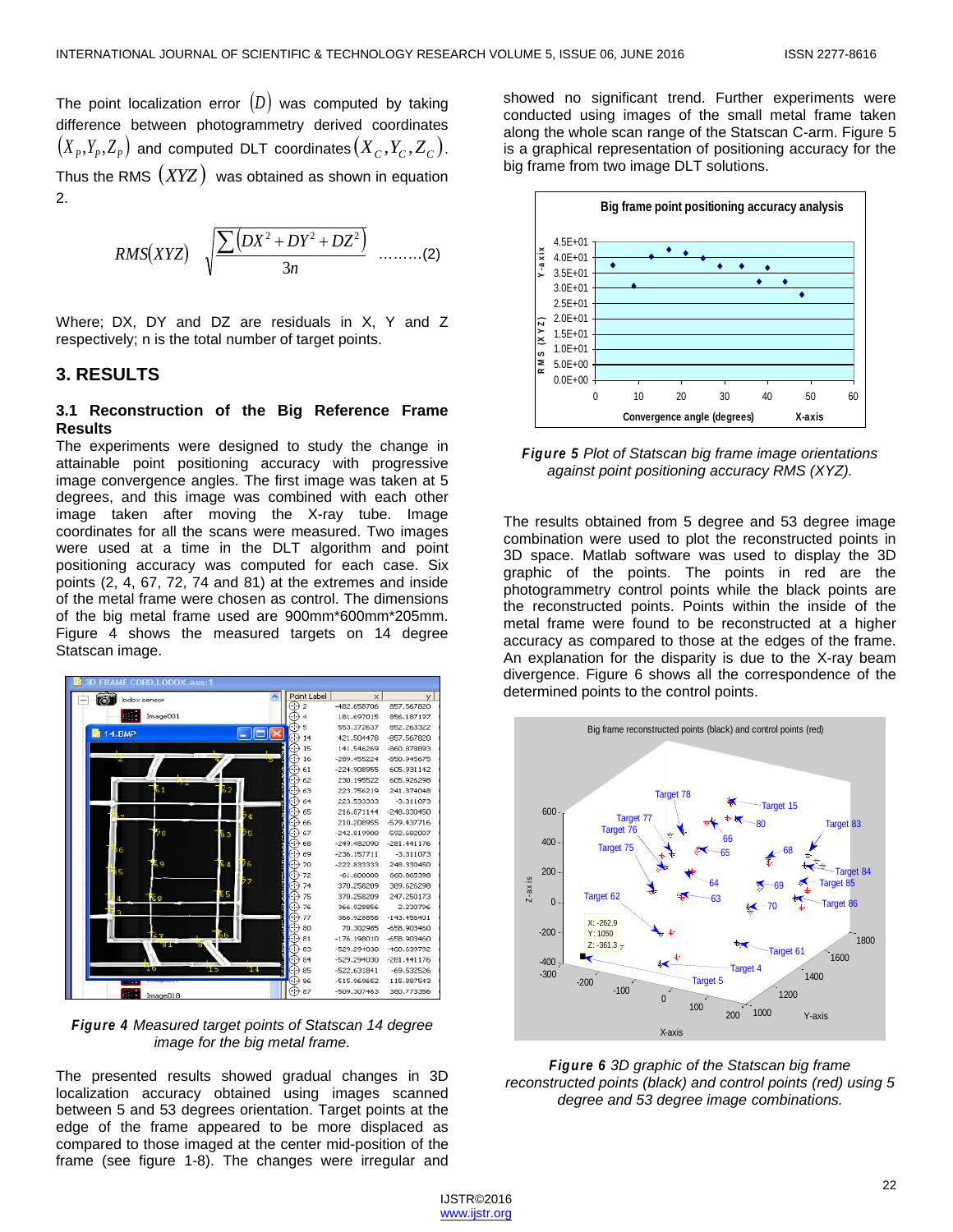#### **3.3 Effect of X-ray Beam Divergence on Point Positioning Accuracy**

The big frame occupied the whole scan space on the Statscan X-ray platform. The targets on the frame edges were imaged at the outward side of the X-ray beam which diverges from the centre. These edge points were 4, 5, 75, 76, 77, 78, 80, 83, 84, 85 and 86. The points in the middle of the frame (61, 62, 63, 64, 65, 66, 68, 69, 70), were imaged at the near parallel central X-ray beam. Positioning accuracy of the edge points was lower than that of the mid points. Therefore, the overall accuracy for all the points on the big frame was affected by the X-ray beam divergence. The results are represented graphically in figure 7.



*Figure 7 Big frame positioning accuracy for edge points (a) and mid points (b)*

Convergence angle (degrees)

 $\mathbf b$ 

## **3.2 Reconstruction of the Small Reference FRAME Results**

Image coordinates of all the target points on the small frame were measured from all the images recorded between 0 degrees and 45 degrees range in the Statscan C-arm rotation. Six control points were used in the DLT solution and were chosen from the corners (see figure 9(a)). The minimum number of six was found to be sufficient after testing with a number of experimental cases. The 3D point reconstruction process was achieved through combining each successive image with the image taken at 0 degree position. This procedure was aimed at investigating the change in point localization accuracy with increase in convergence angle. The results showed that the coordinates of points lying on the surface of the X-ray table were closer to those of the control points than the ones at the top of the frame. The dimensions of the small metal frame are 350mm\*310mm\*265mm. Figure 8 shows labeled point targets on the small frame Statscan image scanned at 10 degrees orientation. The bones inside the frame provide orientation for the images.



*Figure 8 Labeled target points for Statscan small metal frame image taken at 10 degrees.*

The reconstruction accuracy of the small metal frame was better than that of the big frame. The explanation for the difference in positioning accuracy of the two frames is due to their different sizes. The small frame was imaged at the central part of the X-ray beam with less divergence. This was unlike the case in the big frame because the whole beam was used to cover the frame which occupied the whole width of the scanning platform. Figure 9(a) shows all the point targets in 3D space together with the arrangement of chosen control points used in the DLT solution. The point positions of reconstructed points using 0 & 45 degree image combination and the photogrammetric control coordinates has been shown by plotting the reconstructed points in black and the space control values in red. Point nine and twelve that are at the bottom of the frame, lying on the platform have been found to merge as one point due to high positioning accuracy as shown in the display in figure 9(b).



*Figure 9 Labeled control points used in Statscan small frame reconstructed (a), and both control frame points (red) plotted together with respective reconstructed points (black) (b).*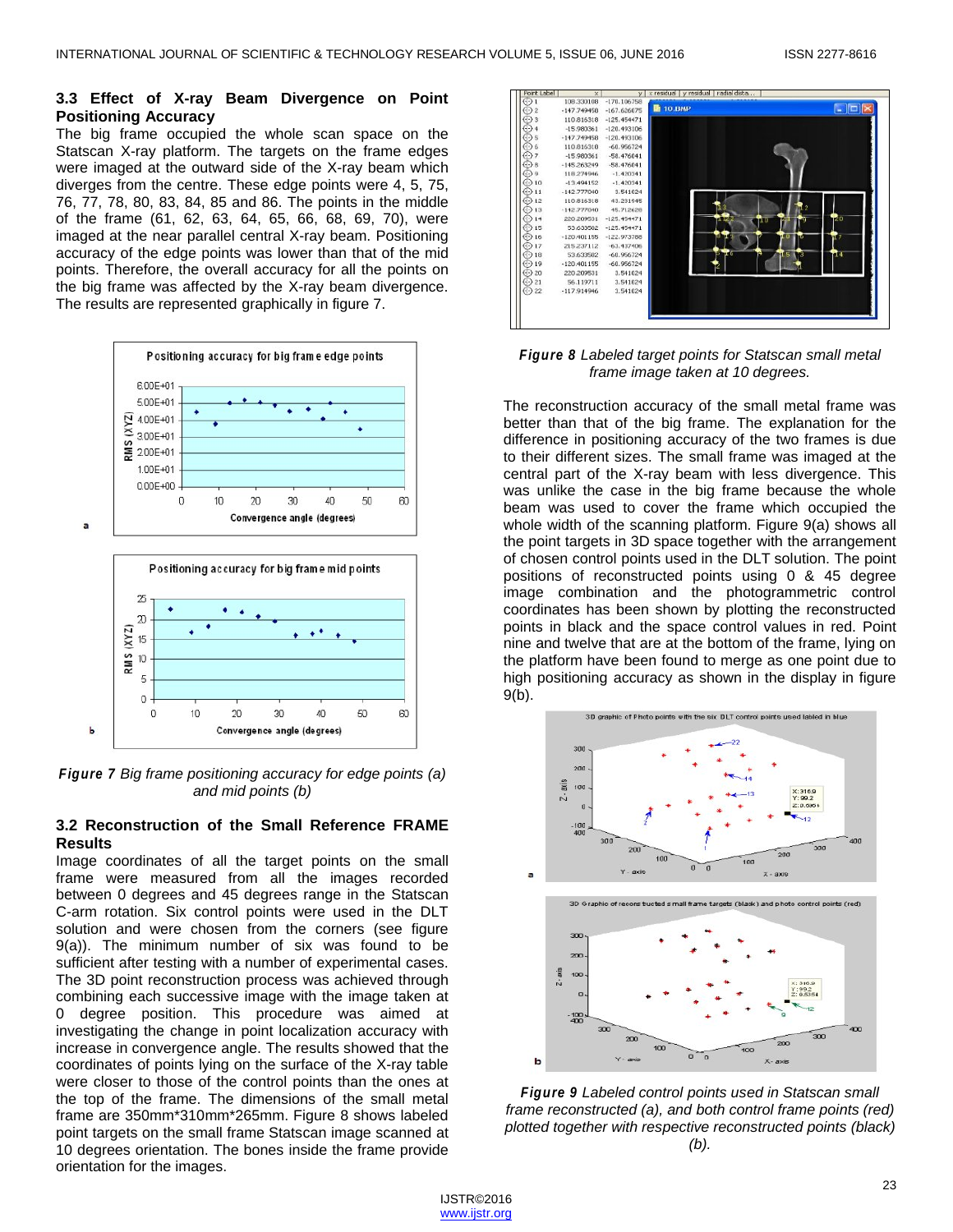The first image taken at 0 degrees was combined with the rest of the images in the DLT solution. This progressive increase of convergence angle resulted in an inverse proportionality between the intersection angle and computed RMS (XYZ). The points lying on the X-ray platform (1, 2, 3, 4, 5, 6, 7, 8, 9, 10, 11, 12 and 13) have been localized at 1.9mm root mean square error (RMS) in XYZ. Those points positioned above the X-ray platform, (14, 15, 16, 17, 18, 19, 20, 21, 22) have been localized at RMS (XYZ) of 4.3mm. The accuracy in positioning the top plane and bottom plane of the small frame for all the experiments with 0 to 45 degrees images are shown in Figure 10 (a) and (b) for each case. Reconstruction of the points lying on the bottom plane using similar image combinations was higher than those on the top plane.



*Figure 10 Positioning accuracy for small frame bottom (a) and top (b) points on the Statscan X-ray platform.*

#### **3.4 Optimal Scan Range for the Statscan System**

Images of the small metal frame were recorded at an interval of near 5 degrees within the full machine range  $(0 -$ 90 degrees). The system performance seemed to fluctuate within close similar convergence angles as shown in images taken between  $0 - 45$  degrees, and when scans were repeated for  $0 - 90$  degrees range. The range between 45 degrees and 60 degrees showed the highest accuracy in point reconstruction. This range can be taken as the Statscan optimal scanning range for acquiring images to be used in 3D reconstruction. Beyond 60 degrees, the accuracy decreases with irregular trend. Figure 11 visualizes the positioning accuracy changes in each successive reconstruction. In order to show the trend, second order polynomial curve fitting has been done.



*Figure 11 Positioning accuracy RMS (XYZ) against convergence angle for Statscan small frame (0 – 90 degree images).*

#### **4. CONCLUSION AND RECOMMENDATIONS**

Localization accuracy of points of interest in 3D space on the Statscan system is affected by object position on the Xray table. The major causes of errors in three-dimensional point localization using Statscan images were firstly, the Xray beam divergence and secondly, the position of the point targets above the X-ray platform. The experiments carried out with two reference frames showed that point positions could be established with RMS values in the mm range in the middle axis of the X-ray patient platform. This range of acceptable mm accuracies extends about 15 to 20 cm sideways towards the edge of the X-ray table and to about 20 cm above the table surface. Beyond this range, accuracy deteriorated significantly reaching RMS values of 30mm to 40 mm. The experiments further showed that the inclusion of control points close to the table edges and more than 20 cm above the table resulted in lower accuracies for the L - parameters of the DLT solution than those derived from points close to the center axis only. As the accuracy of the L - parameters propagates into accuracy of the final coordinates of newly determined points, it is essential to restrict the space of the control points to the above described limits. If one adopts the usual approach of surrounding the object by known control points, then the limited space with an acceptable accuracy potential for the L - terms would not be large enough to enclose an adult human body surrounded by suitably positioned control points. This shortcoming can be overcome by making use of two further observations made in the course of this investigation. The best image orientation angles that can be used for 3D localization are  $0^0$  combined with  $40^0$  to  $60^0$  image orientation angles. The results indicated no significant improvement could be achieved when using more than two image combinations at a time. The possible patient observation procedure deduced from the above experiments is as follows:-

- 1. A frame with well distributed control points with accurate 3D coordinates and of approximately the size of a human body is placed on the X-ray table and imaged with the X-ray beam in the 0 degree position. This makes it possible to determine L parameters for this ray orientation.
- 2. The frame is removed; the patient is positioned in the control space. And an X-ray image of the patient is taken.